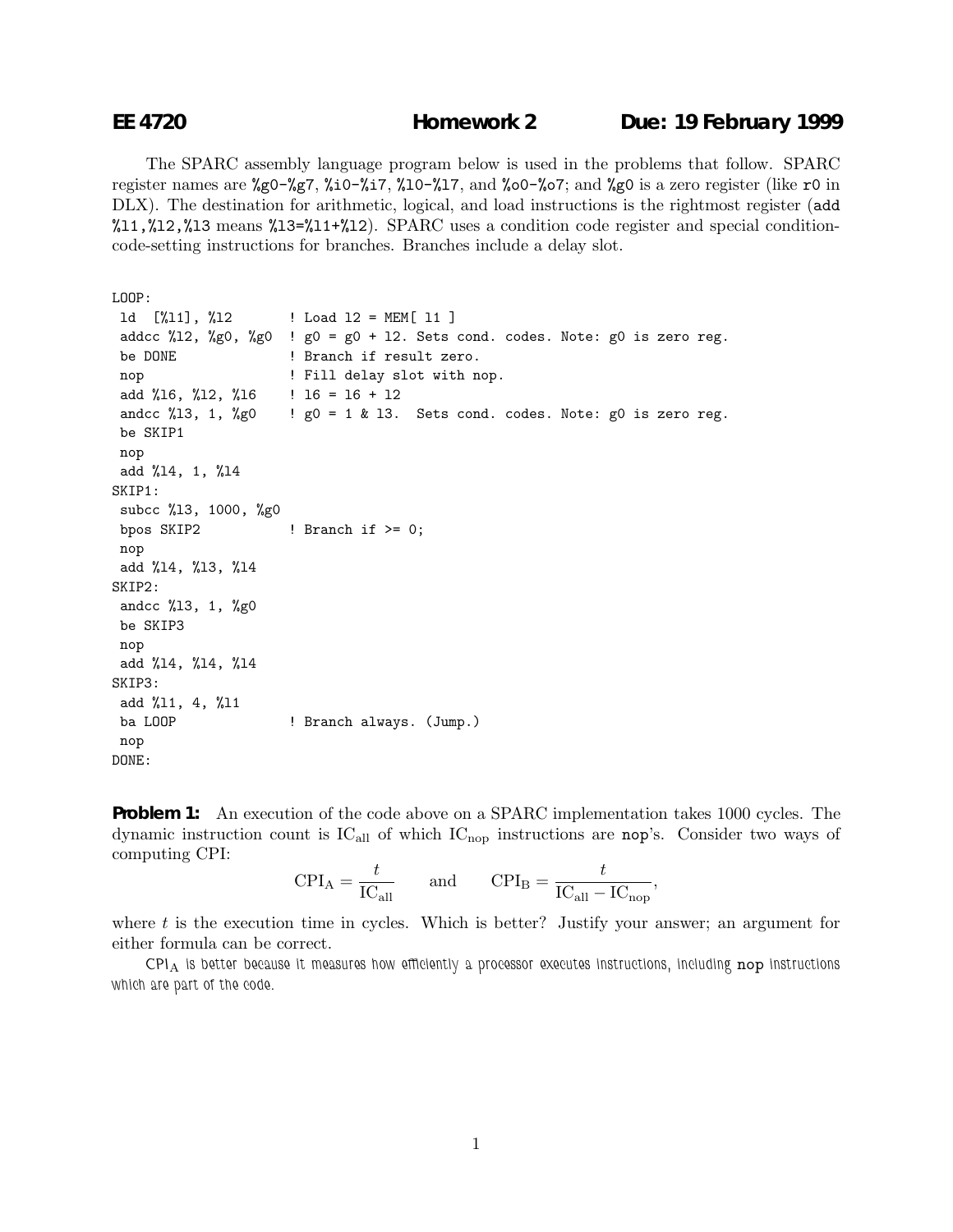**Problem 2:** SPARC branches have a one-instruction delay slot, in the code above they are filled with nop's. Re-write the code filling as many slots with useful instructions as possible, reducing the number of instructions in the program.

```
Solution:
ld [%l1], %l2 ! Load l2 = MEM[ l1 ]
LOOP:
addcc %12, %g0, %g0 ! g0 = g0 + 12. Sets cond. codes. Note: g0 is zero reg.
be DONE ! Branch if result zero.
andcc %13, 1, %g0 ! g0 = 1 & 13. Sets cond. codes. Note: g0 is zero reg.
add %16, %12, %16 = 16 + 12be SKIP1
subcc %l3, 1000, %g0
add %l4, 1, %l4
SKIP1:
bpos SKIP2 ! Branch if > = 0;
andcc %l3, 1, %g0
add %l4, %l3, %l4
SKIP2:
be SKIP3
add %l1, 4, %l1
add %l4, %l4, %l4
SKIP3:
ba LOOP ! Branch always. (Jump.)
1d [%11], %12 ! Load 12 = MEM[ 11 ]
DONE:
```
**Problem 3:** Re-write the program in DLX, taking advantage of DLX's use of general purpose registers for specifying branch conditions.

```
Solution:
LOOP:
lw r2, 0(r1)
beqz r2, DONE
add r6, r2, r6
andi r10, r3, #1
beqz r10, SKIP1
addi r4, r4, #1
SKIP1:
sgei r11, r3, #1000
bneq r11, SKIP2
add r4, r3, r4
SKIP2:
beqz r10, SKIP3 ! r10 computed before SKIP1.
add r4, r4, r4
SKIP3:
addi r1, r1, #4
beqz r0, LOOP
DONE:
```